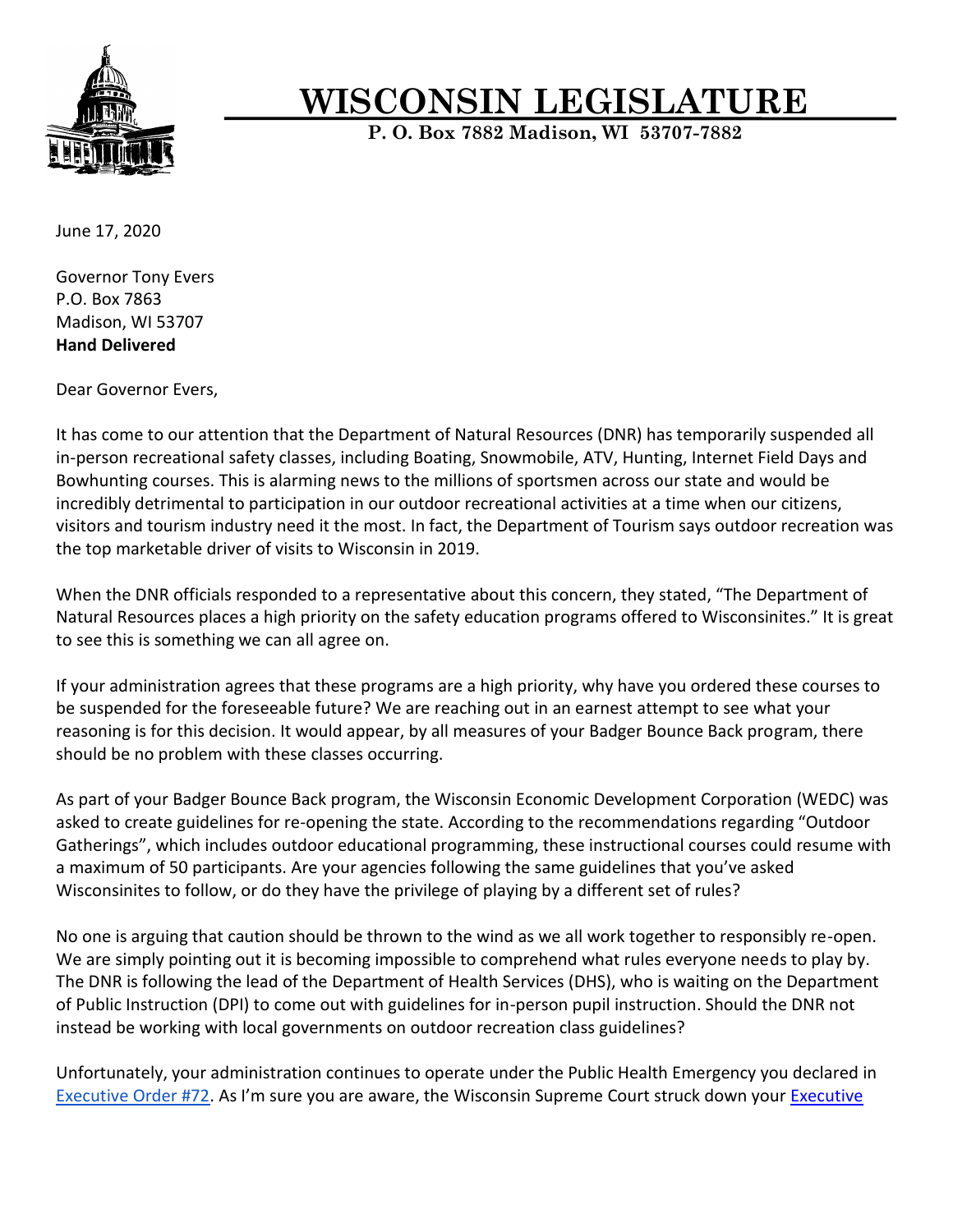[Order #28,](http://www.thewheelerreport.com/wheeler_docs/files/052720fabickvpalmorder.pdf) which declared bureaucratic overreach by your administration. As supporters of local control, we would encourage you to follow the court's ruling and continue to operate under the advisement of local officials, who we believe can make the best decisions for their region.

We are asking that your administration allows for these in-person safety classes to resume immediately. Business owners around Wisconsin have made adjustments to safely re-open and operate their businesses; we have full confidence that our local instructors can institute the necessary safety precautions to allow for these courses to proceed.

Last week, you encouraged Wisconsinites to "go outside and exercise your rights." We agree with that message and look forward to working with your administration to resolve this situation. Thank you for taking the time to consider our request on behalf of sportsmen, the tourism industry and Wisconsinites across the state.

Respectfully,

Rab Moraringen

Representative Rob Swearingen Senator Devin LeMahieu 34<sup>th</sup> Assembly District

mary of Felzkowski

Representative Mary Felzkowski **Senator Chris Kapenga** Senator Chris Kapenga 35<sup>th</sup> Assembly District 33<sup>rd</sup> Senate District

Representative Robin Vos **Senator Daniel Feyen**  $63<sup>rd</sup>$  Assembly District 18<sup>th</sup> Senate District



Representative Warren Petryk Senator Andre Jacque 93<sup>rd</sup> Assembly District 1st Assembly District Controller Controller Controller Assembly District

e <sub>K</sub>itch

Representative Joel Kitchens Senator Howard Marklein Senator Howard Marklein 1<sup>st</sup> Assembly District 17th Senate District

9<sup>th</sup> Senate District

mis Loger

Marklin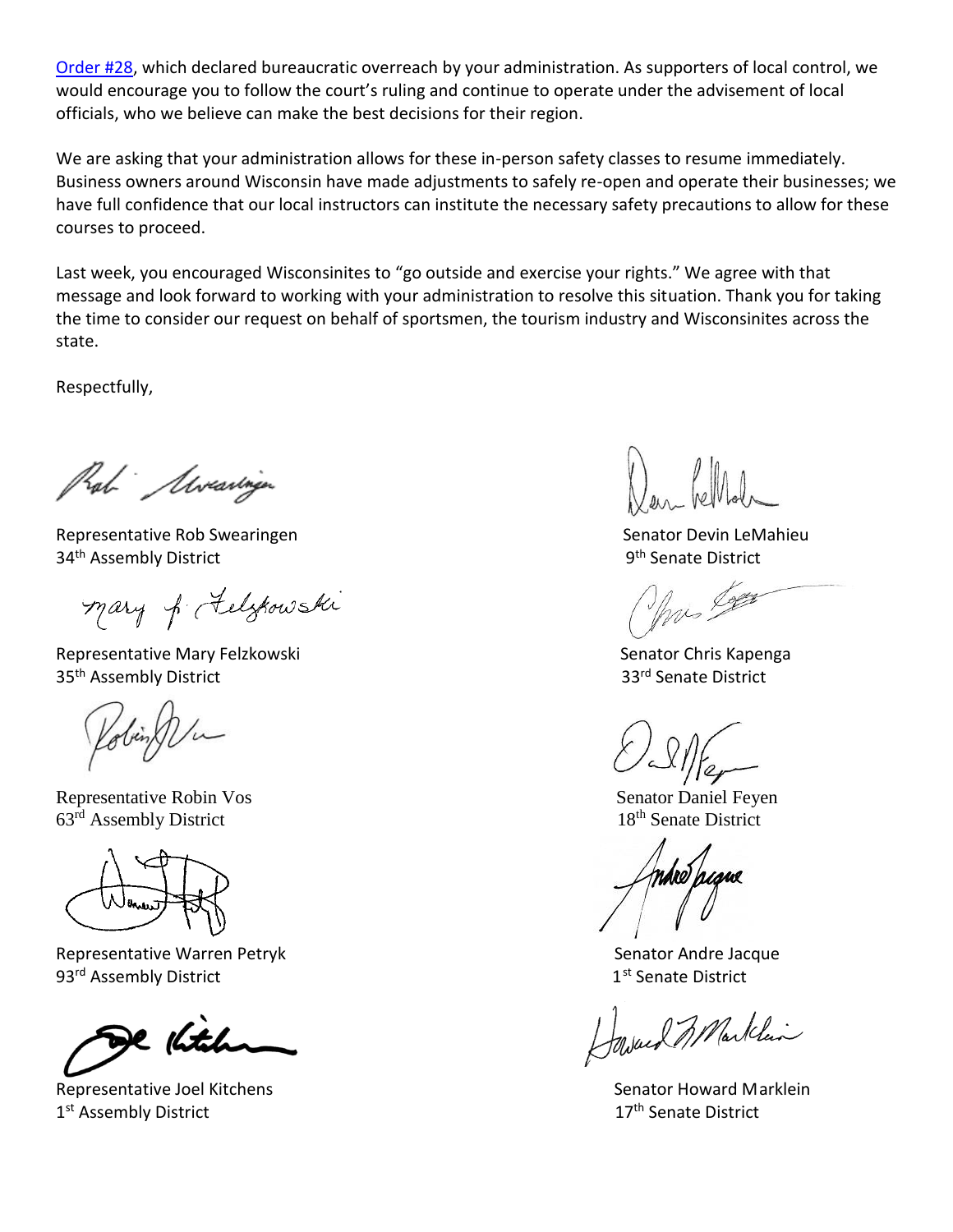Representative Gae Magnafici **Senator Wanggaard** 28<sup>th</sup> Assembly District 21st Senate District

Gendrum

Representative Rick Gundrum Nassentative Rick Gundrum Senator Stephen Nassentative Senator Stephen Nassentative 58<sup>th</sup> Assembly District 11<sup>th</sup> Senate District

J.E. Zonschinghe

Representative Treig Pronschinske **Representative Mike Rohrkaste** Representative Mike Rohrkaste 92<sup>nd</sup> Assembly District 65<sup>th</sup> Assembly District

Jul Bonation

Representative Janel Brandtjen Representative Bob Kulp 22<sup>nd</sup> Assembly District **69th Assembly District** 69th Assembly District

Representative Romaine Quinn 75<sup>th</sup> Assembly District **67th Assembly District** 

p O

32<sup>nd</sup> Assembly District **59th Assembly District** 59th Assembly District

Jeremy Fhiesfeldt

Representative Jeremy Thiesfeldt **Representative Iohn Spiros** Representative John Spiros 52<sup>nd</sup> Assembly District **86th Assembly District** 86<sup>th</sup> Assembly District

Representative Cindi Duchow **Representative Rob Stafsholt** 99<sup>th</sup> Assembly District **29<sup>th</sup> Assembly District** 

trangeroard

Vike (Pohoboste

Ros hufud

Representative Rob Summerfield

amthors

Representative Tyler August **Representative Timothy Ramthun** 

Cob SAJes